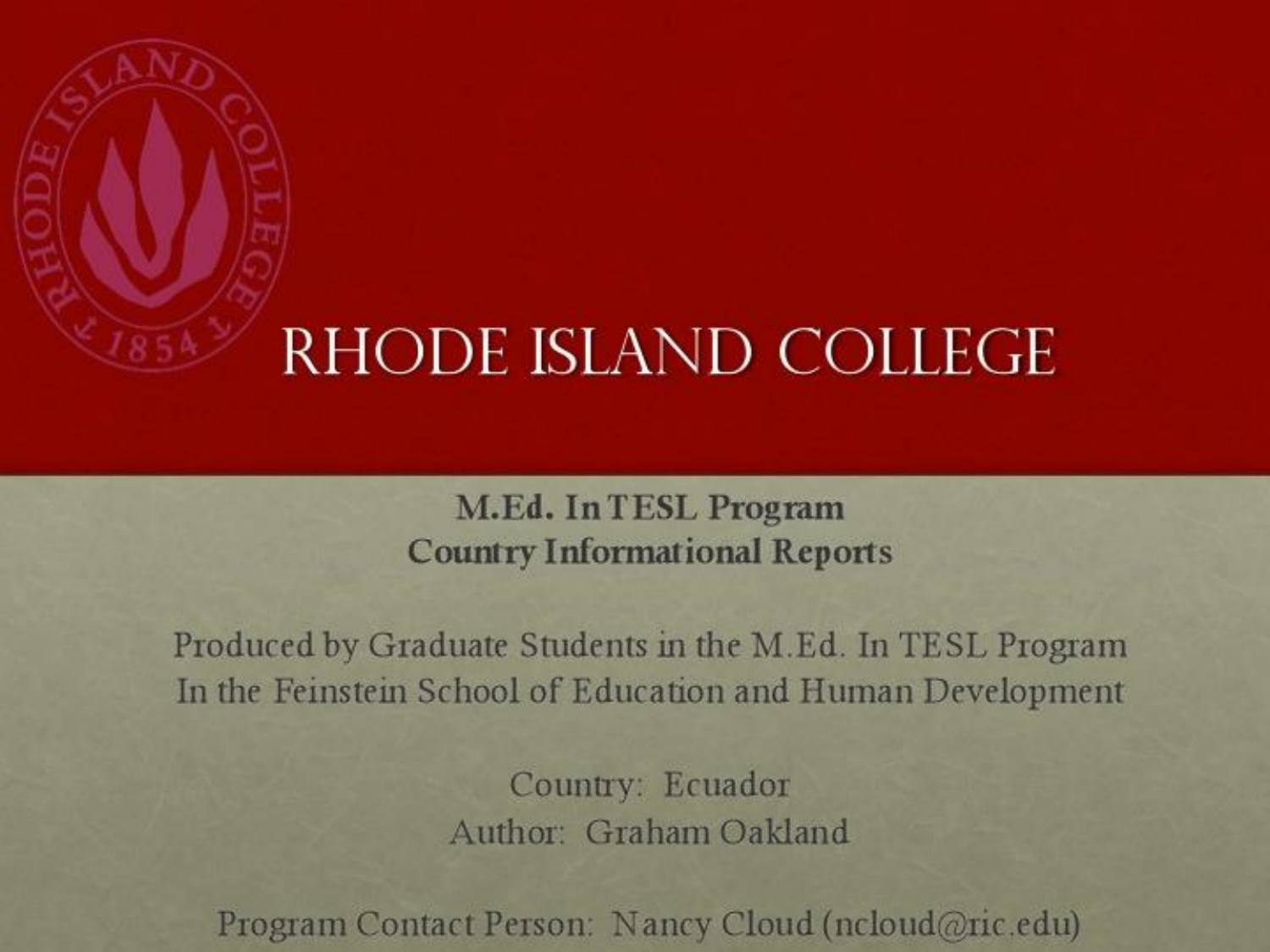Education In Ecuador By Graham Oakland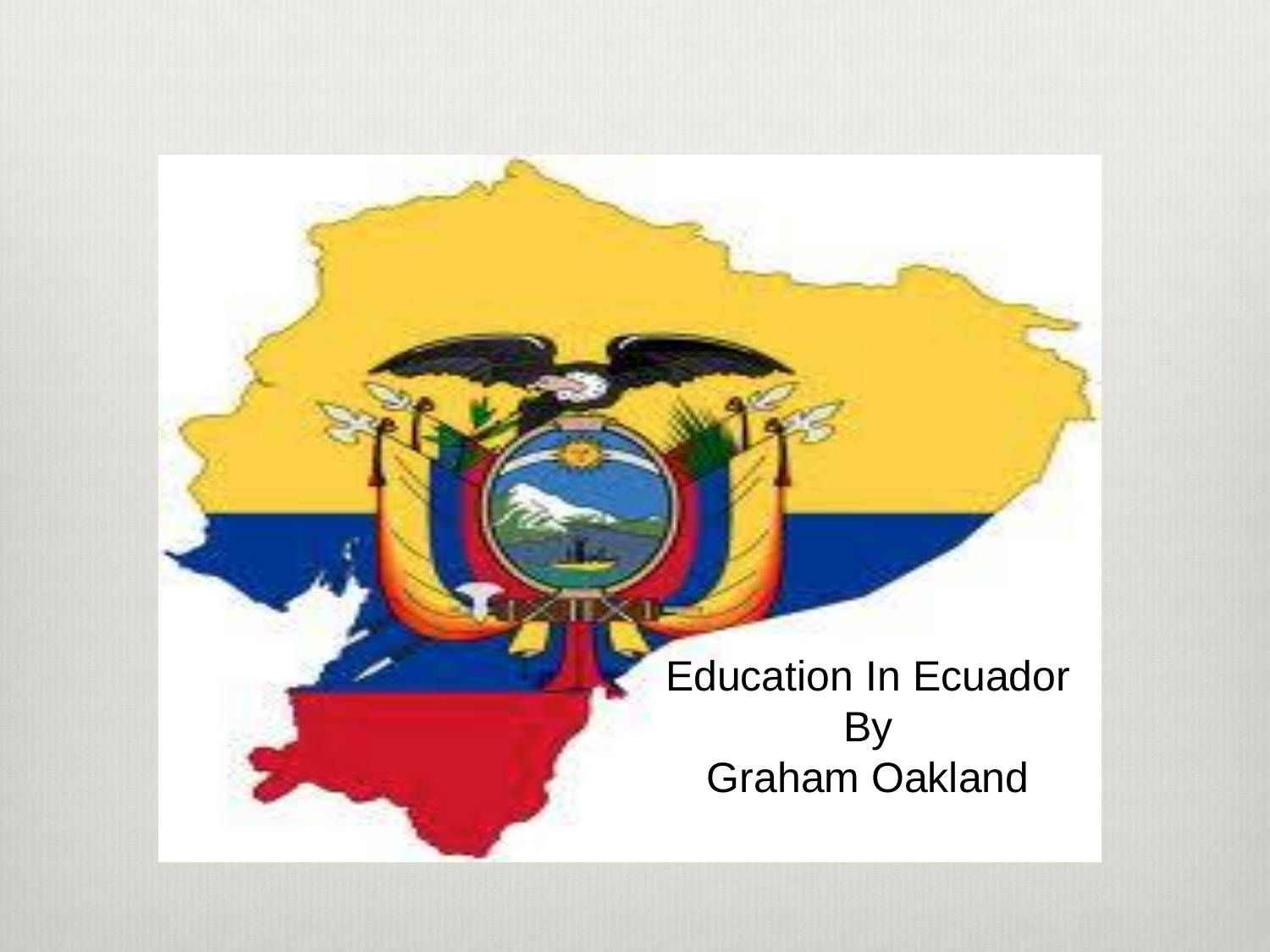## **Where is** Ecuador?

- ❖ Northwestern South America
- Located on the equator
- North of Peru
- ❖ South of Colombia
- Pacific Ocean to the west
- 283,561 sq. km. Approximately the same size as Colorado

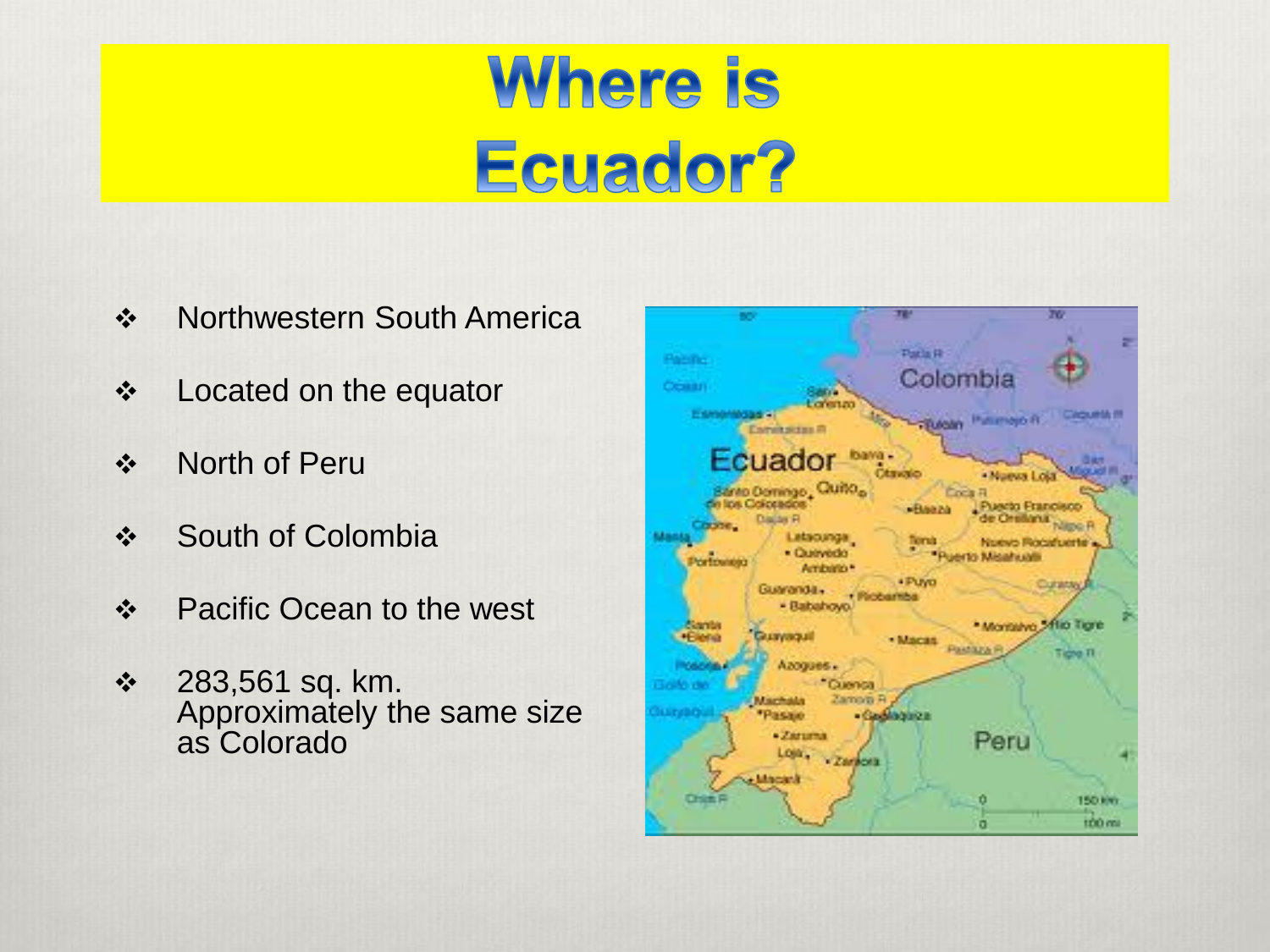## The People of Ecuador

#### **Population**:

 $\div$  15,223,680 (July 2012)

#### **Ethnic Groups (2010 Census):**

| <b>Mestizo</b> | 71.9% |
|----------------|-------|
| Montubio       | 7.4%  |
| Afroecuadorian | 7.2%  |
| Amerindian:    | 7%    |
| White:         | 6.1%  |
| Other:         | .04%  |

#### **Current President (2013)**:

Raphael Correa

#### **Official Language:** *❖***Spanish**

#### **Multiple Indigenous Languages Spoken**

| Table 1.<br>Linguistic Diversity in Ecuador |                     |                      |                                                                                                                                                                  |  |  |  |
|---------------------------------------------|---------------------|----------------------|------------------------------------------------------------------------------------------------------------------------------------------------------------------|--|--|--|
|                                             | Indigenous          | People of            | Ecuador                                                                                                                                                          |  |  |  |
| Region                                      | Tribe               | Language             | Location                                                                                                                                                         |  |  |  |
| Amazon                                      | <b>SHUAR-ACHUAR</b> | Shuar Chicham        | Province of Morona Santiago and part of the provinces<br>of Zamora and Pastaza                                                                                   |  |  |  |
|                                             | <b>SECOYA</b>       | Paicoca              | Province of Napo, along the shores of the Eno, Napo,<br>Aguarico and Shushufindi rivers, and Lagarto Cocha<br>and Sancudococha lakes                             |  |  |  |
|                                             | <b>SIONA</b>        | Paicoca              | Province of Napo, along the shores of the Cuyabeno,<br>Tarapuno and Aguarico rivers                                                                              |  |  |  |
|                                             | <b>HUAO</b>         | Huao Tinro           | Provinces of Napo and Pastaza                                                                                                                                    |  |  |  |
|                                             | (HUAORAM)           |                      |                                                                                                                                                                  |  |  |  |
|                                             | A'I (COFÁN)         | A'Ingae              | Northern part of the province of Napo, near the<br>Colombian border                                                                                              |  |  |  |
|                                             | <b>QUICHUA</b>      | <b>Ouichua Shimi</b> | Provinces of Napo, Pastaza and Zamora                                                                                                                            |  |  |  |
|                                             | <b>WAORANI</b>      | Wantededo            | Provinces of Napo & Pastaza in Amazon lowlands                                                                                                                   |  |  |  |
| <b>Sierra</b>                               | <b>OUICHUA</b>      | Ouichua Shuni        | Provinces of Carchi, Imbabura, Pinchincha, Cotopaxi,<br>Tungurahua, Bolívar, Chimborazo, Cañar, Azuay and<br>Loja                                                |  |  |  |
| Coast                                       | AWA<br>(COAIOUER)   | Awapit               | Northeastern part of the Province of Carchi and in the<br>provinces of Esmeraldas and Imbabura                                                                   |  |  |  |
|                                             | <b>CACHI</b>        | Cha'Palaachi         | Province of Esmeraldas, along the shores of the<br>Onzole, Camarones, Zapallo, San Miguel, Barbudo,<br>Verde, Viche, Cañando, Cojimies, Sudo and Bilsa<br>rivers |  |  |  |
|                                             | <b>TSACHI</b>       | Tsa'fiqui            | Southeastern part of the province of Pinchincha in the<br>township of Santo Domingo de los Colorados                                                             |  |  |  |
|                                             | <b>EPERA</b>        | <b>Epera Pedede</b>  | Small group of about 60 in Esmereldas Province                                                                                                                   |  |  |  |

*Note.* Adapted from *Ecuador: Un país en imágines* by Ministerio de Relaciones Exteriores de Ecuador, 2002.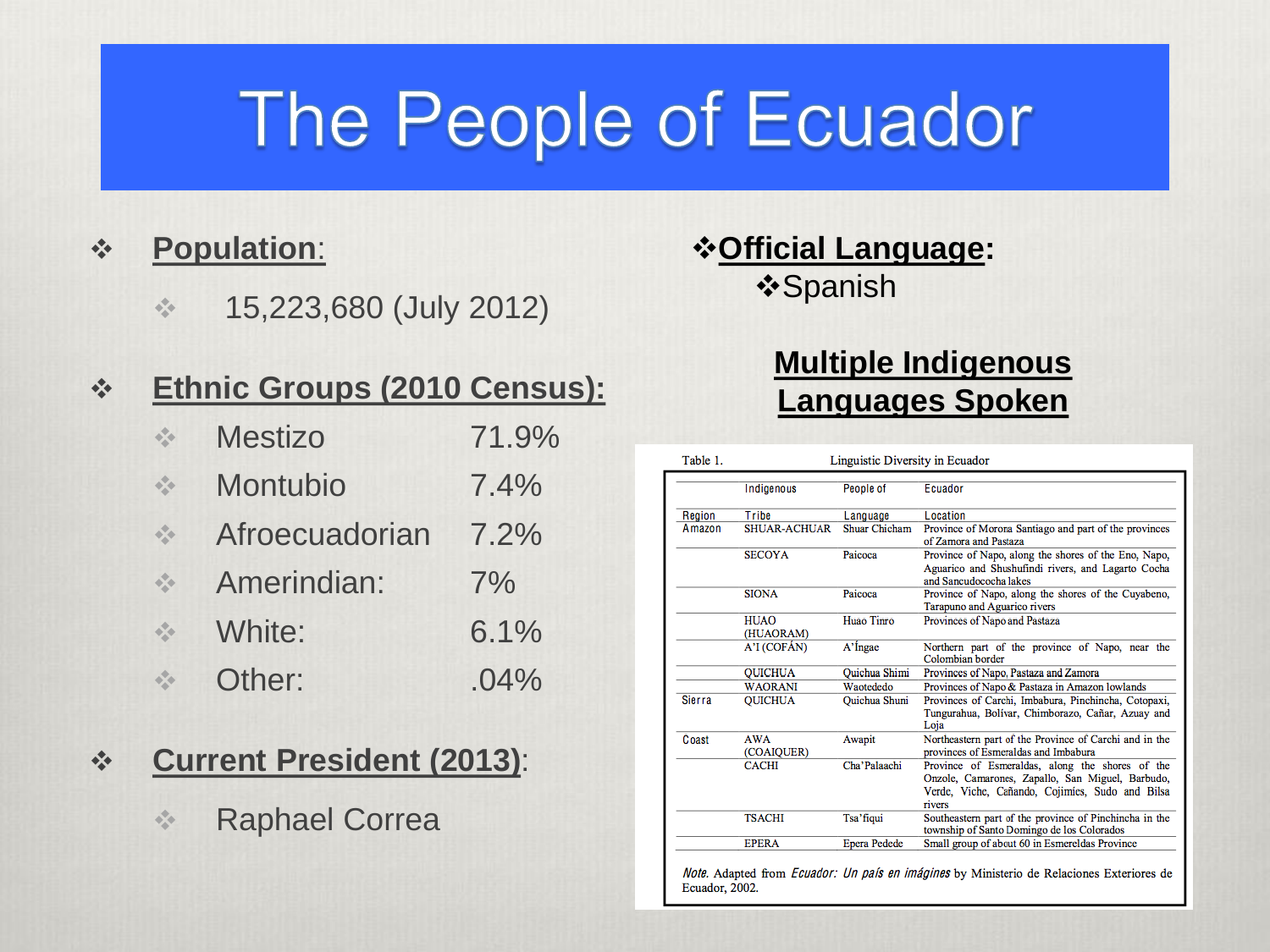### **Economic and Social Conditions**

- Ecuador uses the U.S. dollar
- Drug trafficking is a growing problem as Ecuador continues to be used as a smuggling route for narcotics destined for Central and North America.
- ❖ Life Expectancy

|                                        | ❖ Males:       | 76.81 |
|----------------------------------------|----------------|-------|
|                                        | ❖ Females:     | 79.84 |
| $\frac{\partial^2 \phi}{\partial x^2}$ | Literacy Rate: | 93.2% |
|                                        | Male: 94.2%    |       |
|                                        | Female:        | 92.3% |

- Poverty is one of Ecuador's biggest problems. 28.6% of the population live below the poverty line.
- ❖ Major exports include petroleum, seafood, bananas, cocoa, and coffee.

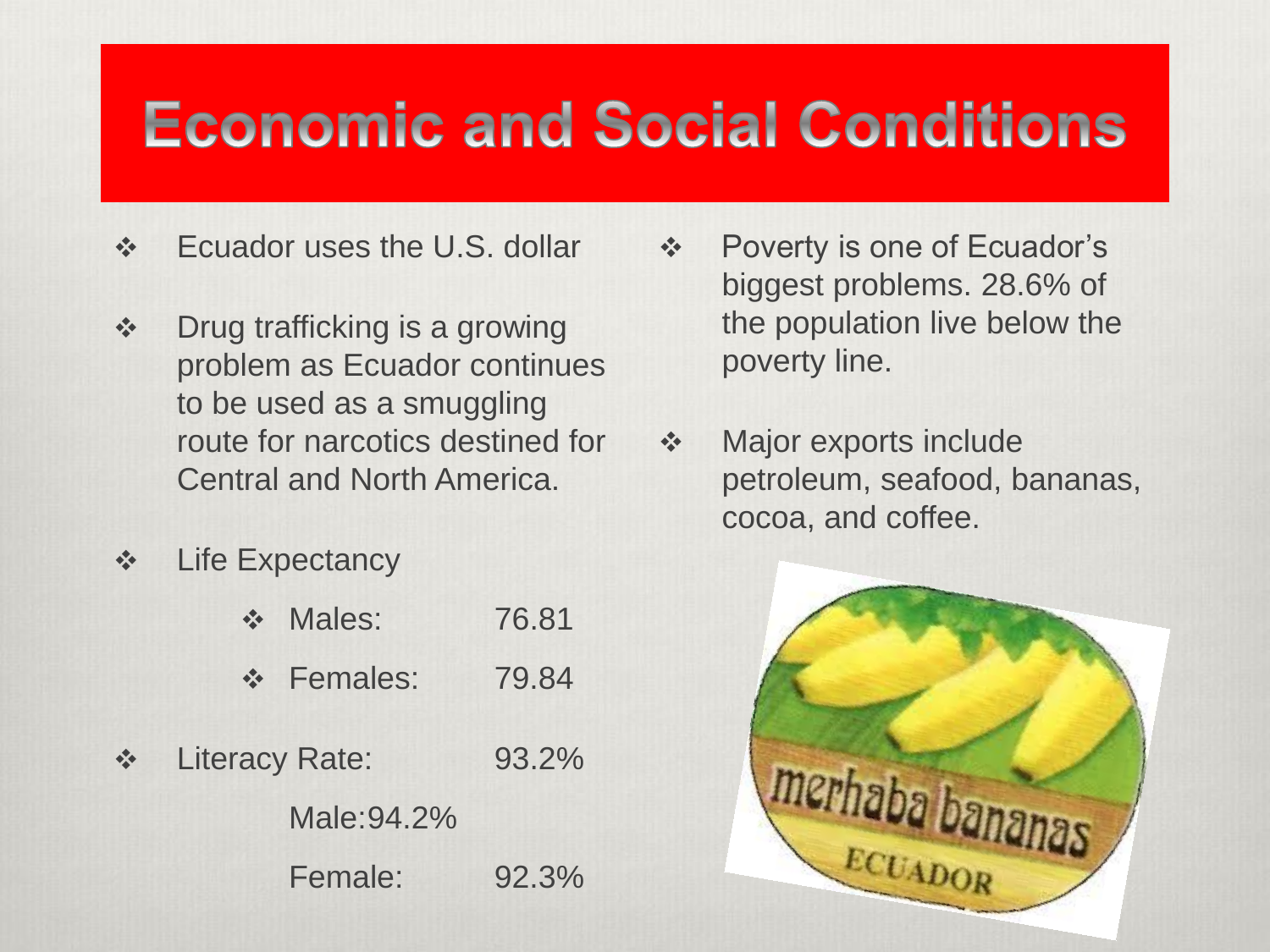### **Education in Ecuador**

- ❖ Preschool starts as young as age 4.
- Primary and secondary schooling are both free and compulsory.
- Secondary school structure is split into two parts, middle (3 years) and high school (3 years).
	- **Middle school focuses on basic skills to prepare for a specialization.**
	- **EXECUTE:** High school allows the integration of knowledge to be transferred towards a profession or higher education.
- Tertiary education is similar to that of the United States

| <b>Education/School Level</b> | Grade<br>From | Grade<br>To | Age<br>From | Age<br>To                | Years | <b>Notes</b>           |
|-------------------------------|---------------|-------------|-------------|--------------------------|-------|------------------------|
| Preschool                     |               |             | 4           |                          |       |                        |
| <b>Primary School</b>         |               | 6           | 6           | 12                       | 6     | Compulsory<br>and free |
| <b>Secondary School</b>       |               | 12          | 13          | $\overline{\phantom{a}}$ | 6     | Compulsory<br>and free |
| Undergraduate                 |               |             |             |                          | 4     | Bachelor's<br>degree.  |
| Graduate                      |               |             |             |                          | 2     | Master's<br>Degree     |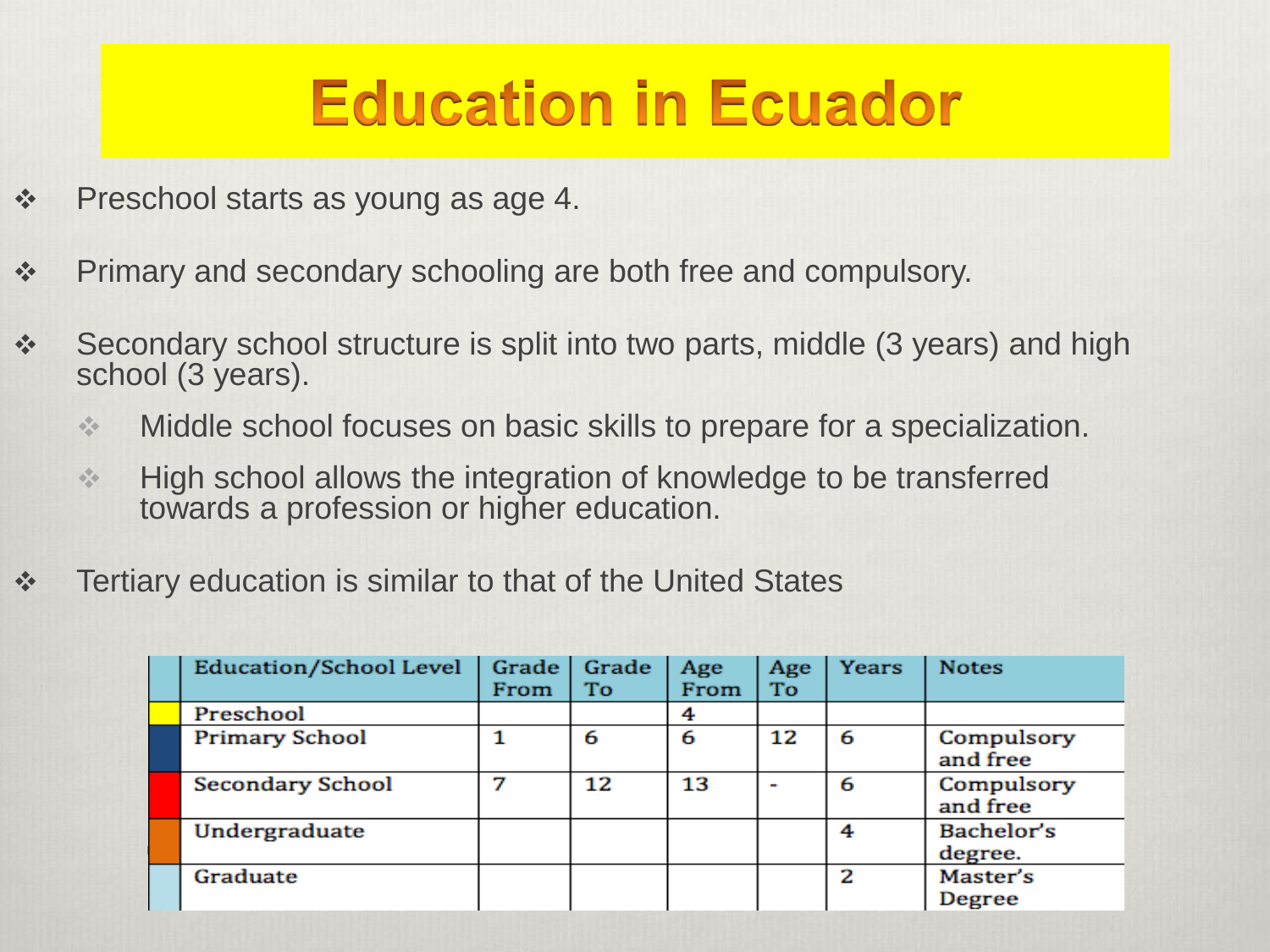## **Education Cont.**

- **❖** The government provides uniforms and books for primary and secondary schooling. Students in primary and secondary school attend 5 days a week. Monday - Friday
- The school year is dependent on location:
	- **Coastal Region: April January**
	- **Sierra Regions: October July**
- ❖ Students in primary and secondary school attend 5 days a week. Monday - Friday



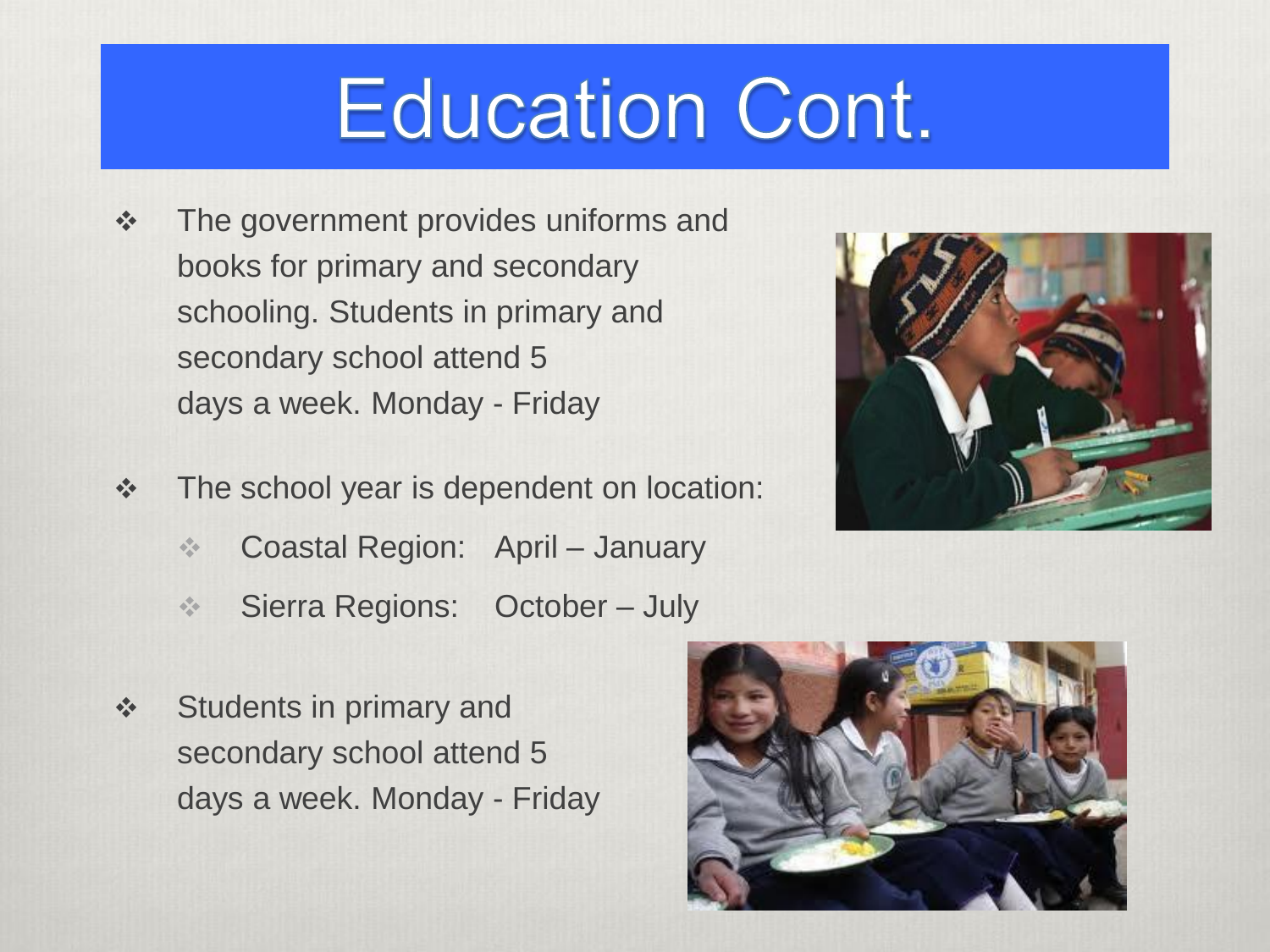# **Education Cont.**

- Primary school grades 1 & 2 are held for 5 hours per day. Lessons are 45 minutes in duration and there are 3 breaks of 15 minutes throughout the day. Lunch break is 3 hours long.
	- *Primary school curriculum focuses on basic reading and writing, English, mathematics, science, history, and geography.*
- Grades 3 12 are held for 6 hours per day. Lessons are 45 minutes in duration and there are 4 breaks of 15 minutes throughout the day. Lunch break is 2 hours long.
	- *Secondary school curriculum focuses on Spanish, English, physics, chemistry, world history, mathematics, and natural sciences.*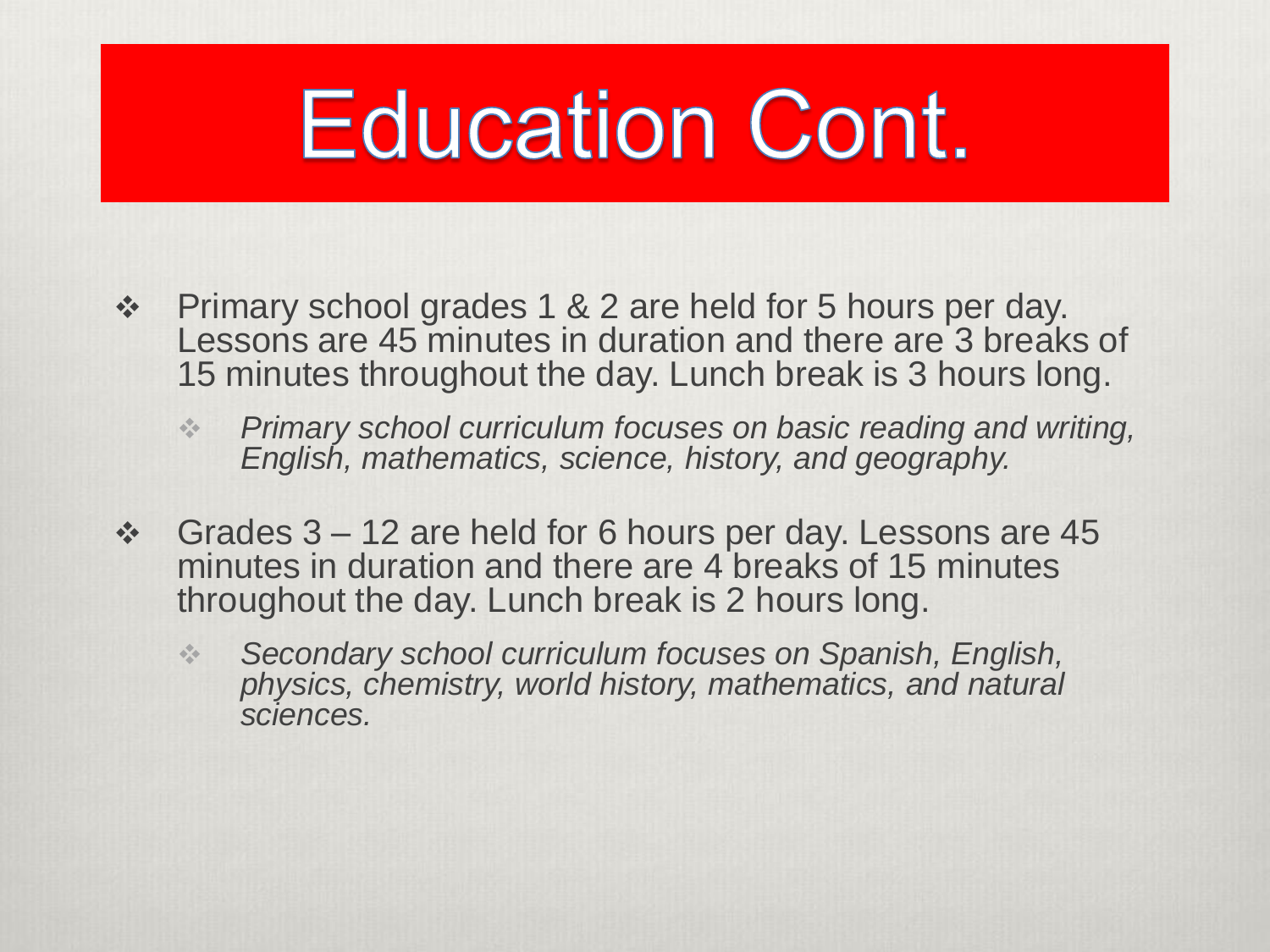### Diversity of schools & Classrooms in Ecuador

- $\div$  In urban areas, classrooms may resemble those of the United States with new technology and up to date amenities.
- **❖** Urban schools are generally given priority to funding
- **❖** Urban teachers tend to have higher salaries.





- **In rural areas classrooms may** lack basics such as electricity and running water
- ❖ Rural schools lack necessary funding for upkeep.
- ❖ Rural teachers tend to have lower salaries.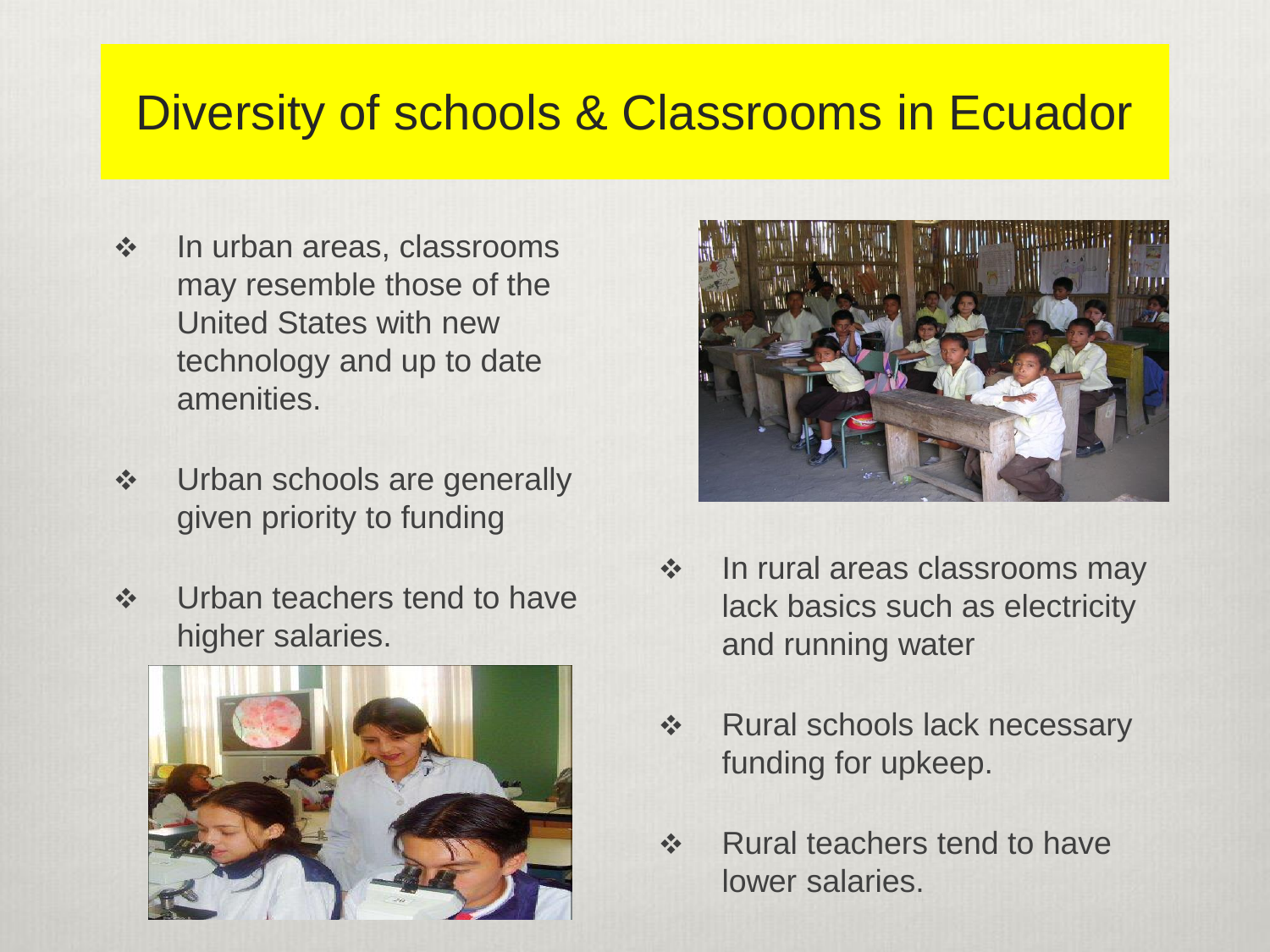### Steps to Educational Reform

#### *President Correa has placed major emphasis on increasing education in*

- ❖ 2006 The Ten Year Education Plan (overseen by the Ministry of Education) passed with goals such as achieving a 75% secondary graduation rate, ending illiteracy, improving materials and the infrastructure of schools, and increased training and professional development for educators. *Ecuador*
- ❖ 2008 Ecuador's new constitution declares that primary and secondary schooling be free and compulsory, and that all people have the right to learn in their own language and cultural environment.
- "Escuelas Unidocentes" (one teacher schools) – This program is administered with the intention of reaching students who live in rural areas with limited access to schools.
- ❖ 2009 All teachers are now subject to evaluation. Incentives are given for teachers working close to the northern border.
- 2010 Adoption of the Higher-Education Reform Act. This gives the president the power to appoint those who control the universities.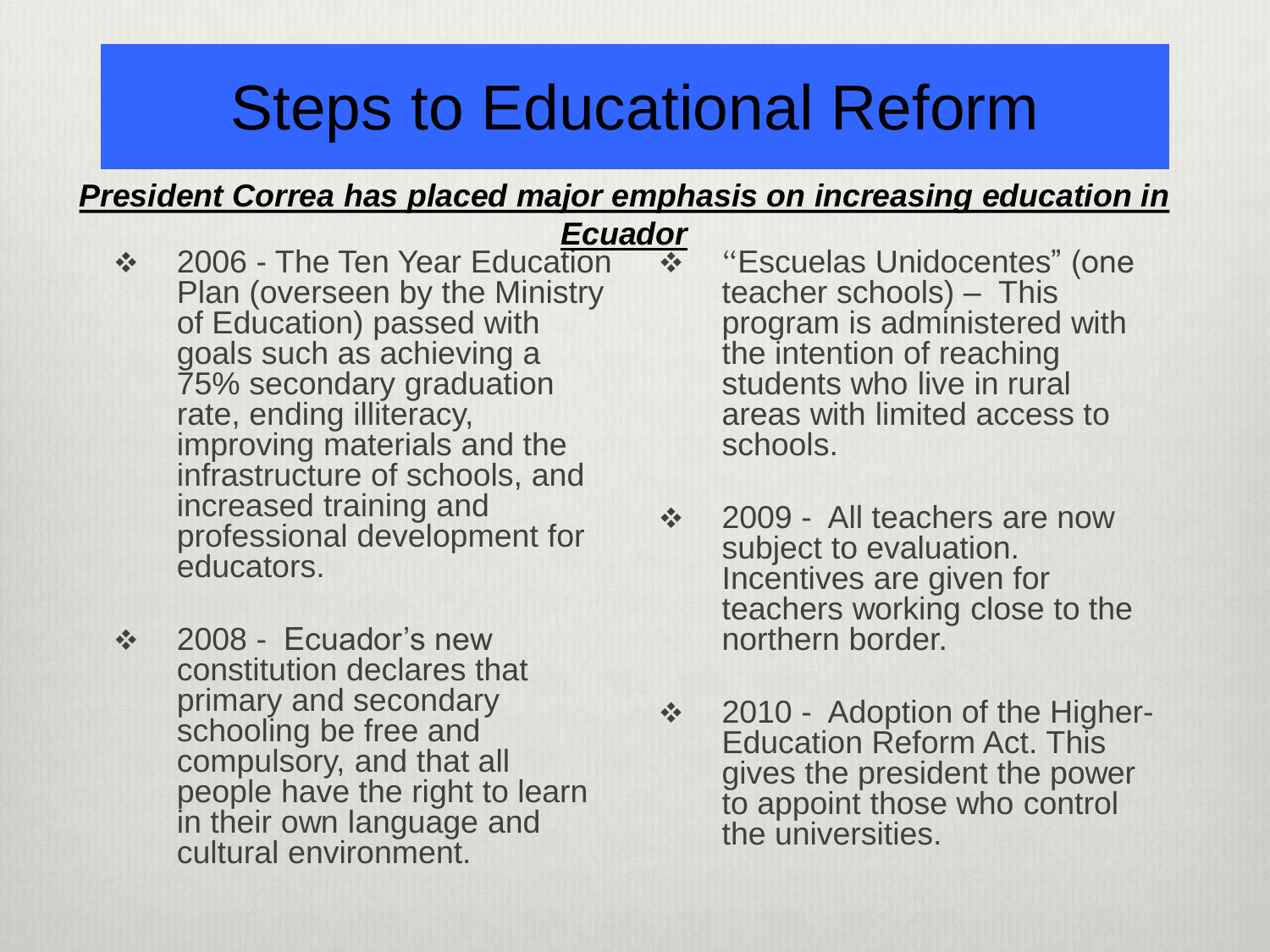### **Educational Issues and Limitations**

- ❖ Approximately 60% of the population live in urban areas where basic services such as water, electricity, and healthcare are plentiful. The other 40% (mostly indigenous population) live in rural areas where there is often a lack of resources, materials, basic healthcare, and infrastructure.
- Many children/young adults living in poverty are encouraged at a young age to leave school to work and help support their families monetarily.
- **Indigenous languages are** experiencing shift and loss due to lack of emphasis put on native language instruction and preservation

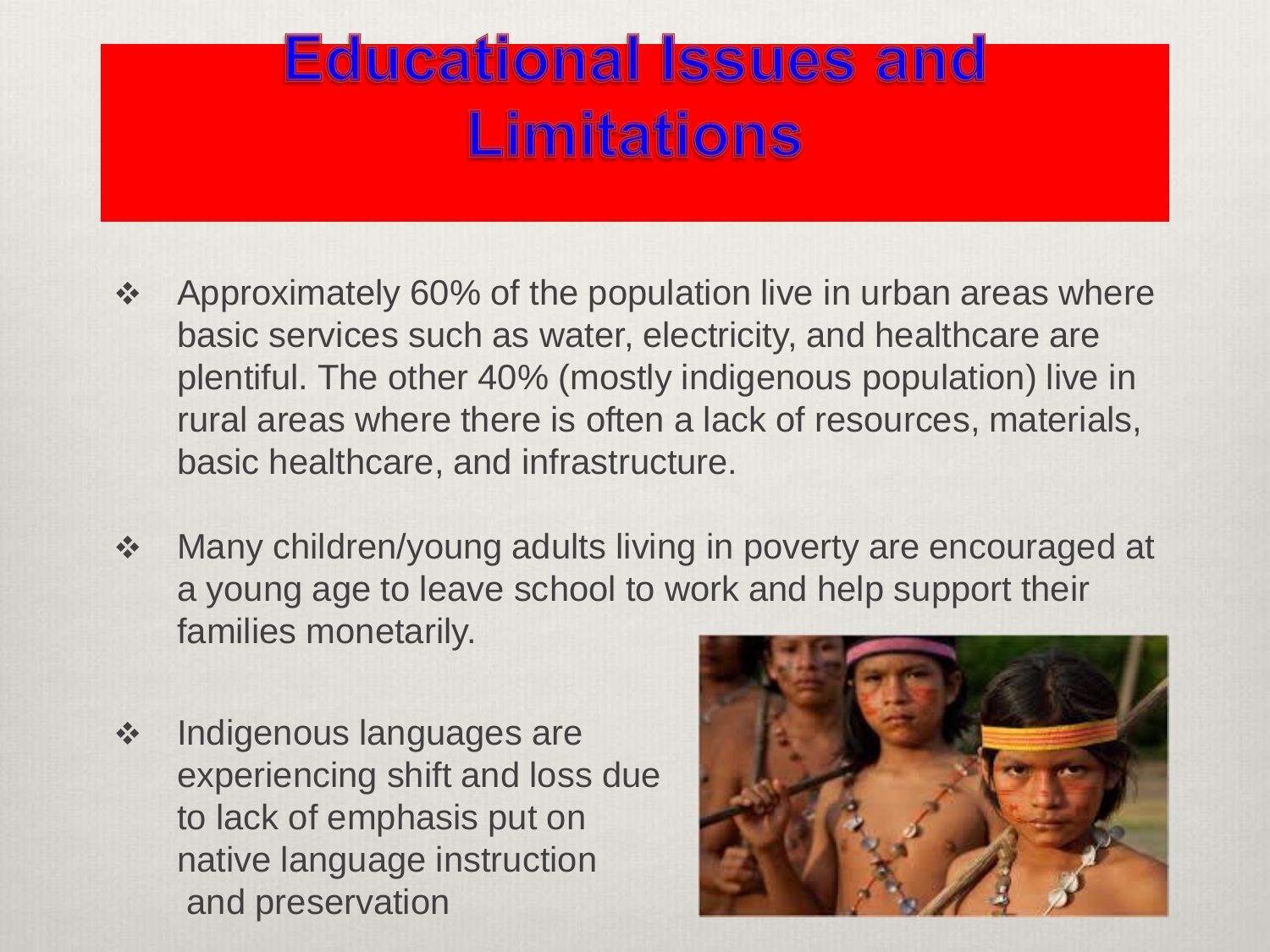# English in Ecuador

- ❖ English is mandatory in primary and secondary schools. The language is required to be taught at least 5 hours week.
- English teachers are sparse in many rural areas and many are considered under qualified due to lack of professional development or exposure to the language.
- ❖ Learning English is seen as a pathway to a better life, affording better job opportunities.
- Due to Ecuador's major exportation business, English is often a necessity for conducting meetings with international partners.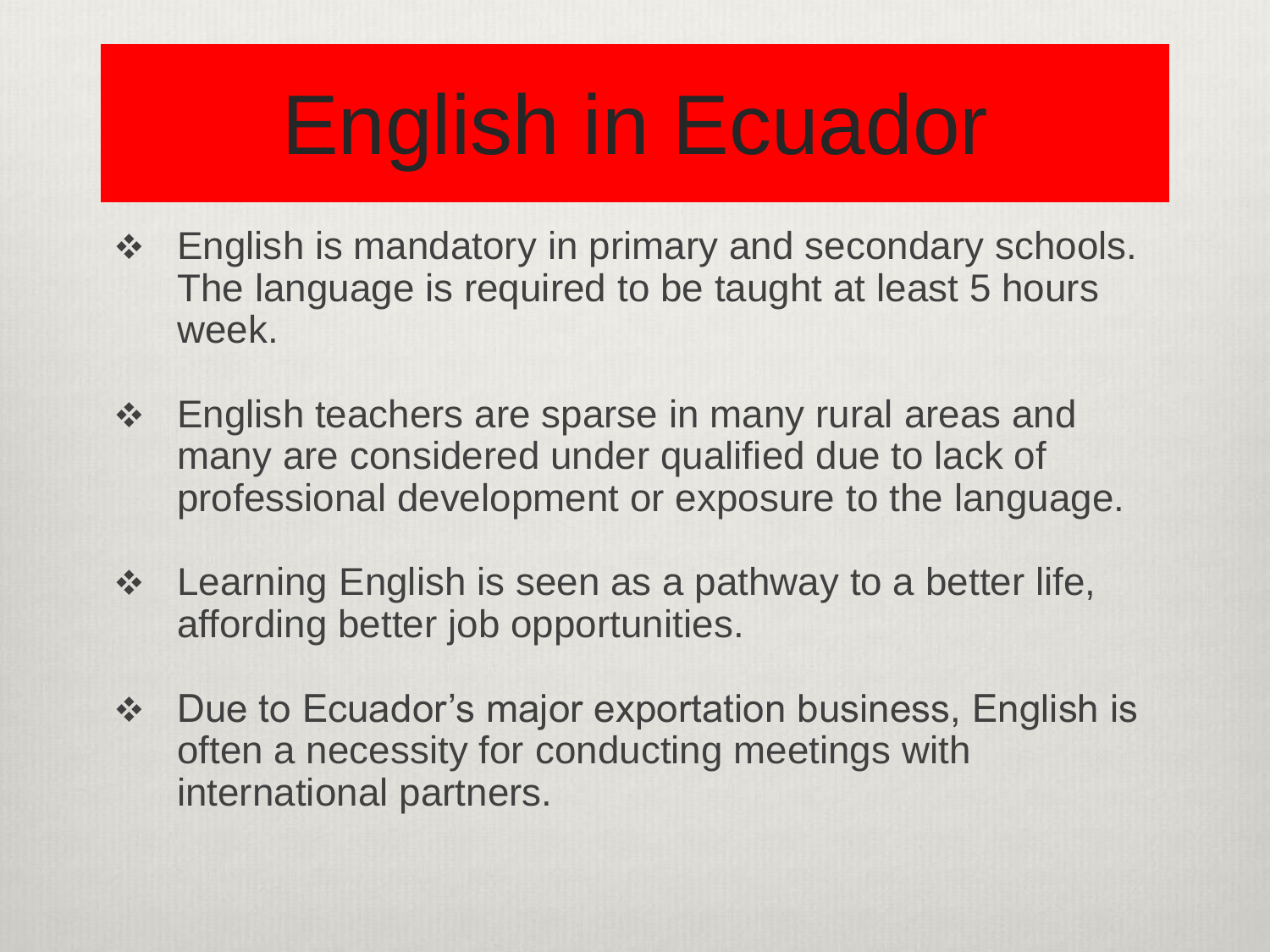### Family Values and cultural norms

- **\*** The familial unit is generally considered by Ecuadorians to be the most important aspect of life.
	- **EXECUTE CHILD EXECUTE:** Children are cherished and a strong emphasis is placed on respect for adults and elders.
	- **❖** Commonly the mother seen as the primary nurturer and father as the primary provider.
- **Depending on location; gender** roles vary greatly from equal to male-dominated.
- Respeto (respect) across all classes, ethnic divisions, and between genders is fundamental to Ecuadorians.
- $\div$  Discourse Norms:
	- **♦ Direct eye contact is seen** as respectful
	- $\triangle$  A hand shake is a common greeting for new acquaintances.
	- **Unless a close friend or** family member, always refer to another by honorific title and surname
	- **♦ Greetings are more tactile** for close friends. Men hug or pat each other on the shoulder ("abrazo") and women will kiss each other on the right cheek.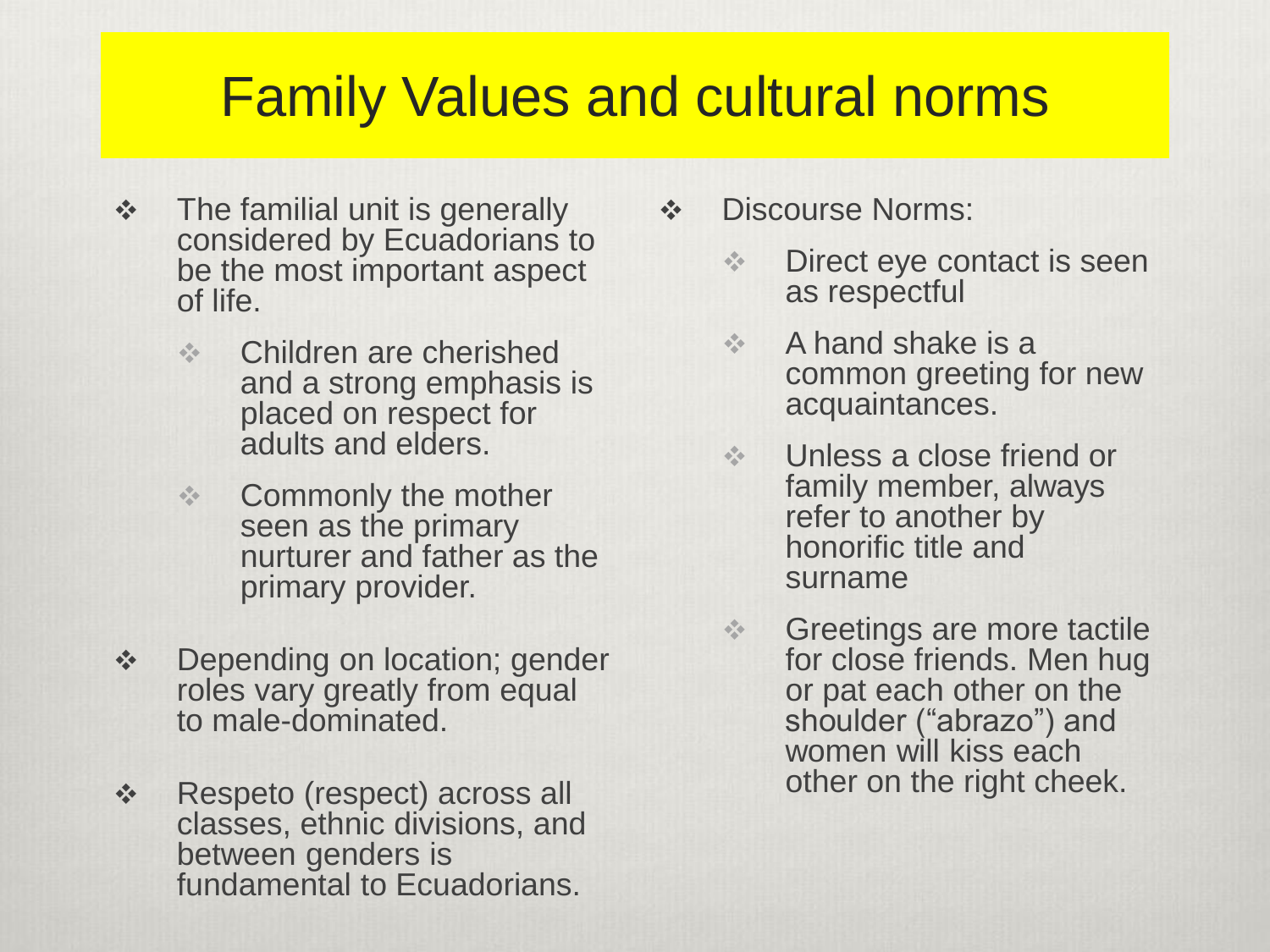### Ecuador and the United States

- ❖ Ecuador and the U.S. share concern over armed militant groups and illicit drug trafficking. The two countries are working together to combat these issues.
- The U.S. and Ecuador are major trade partners. The two countries signed a bilateral investment treaty.





 $\triangle$   $\blacksquare$   $\blacksquare$   $\blacksquare$   $\blacksquare$   $\blacksquare$ 

- **↑ According to the 2010** census, there are roughly 665,000 Ecuadorians living in the United States making up 1.3% of the total U.S.- Hispanic population.
- $\div$  The most concentrated area of Ecuadorians living in the U.S. is in Queens, New York with 98,512.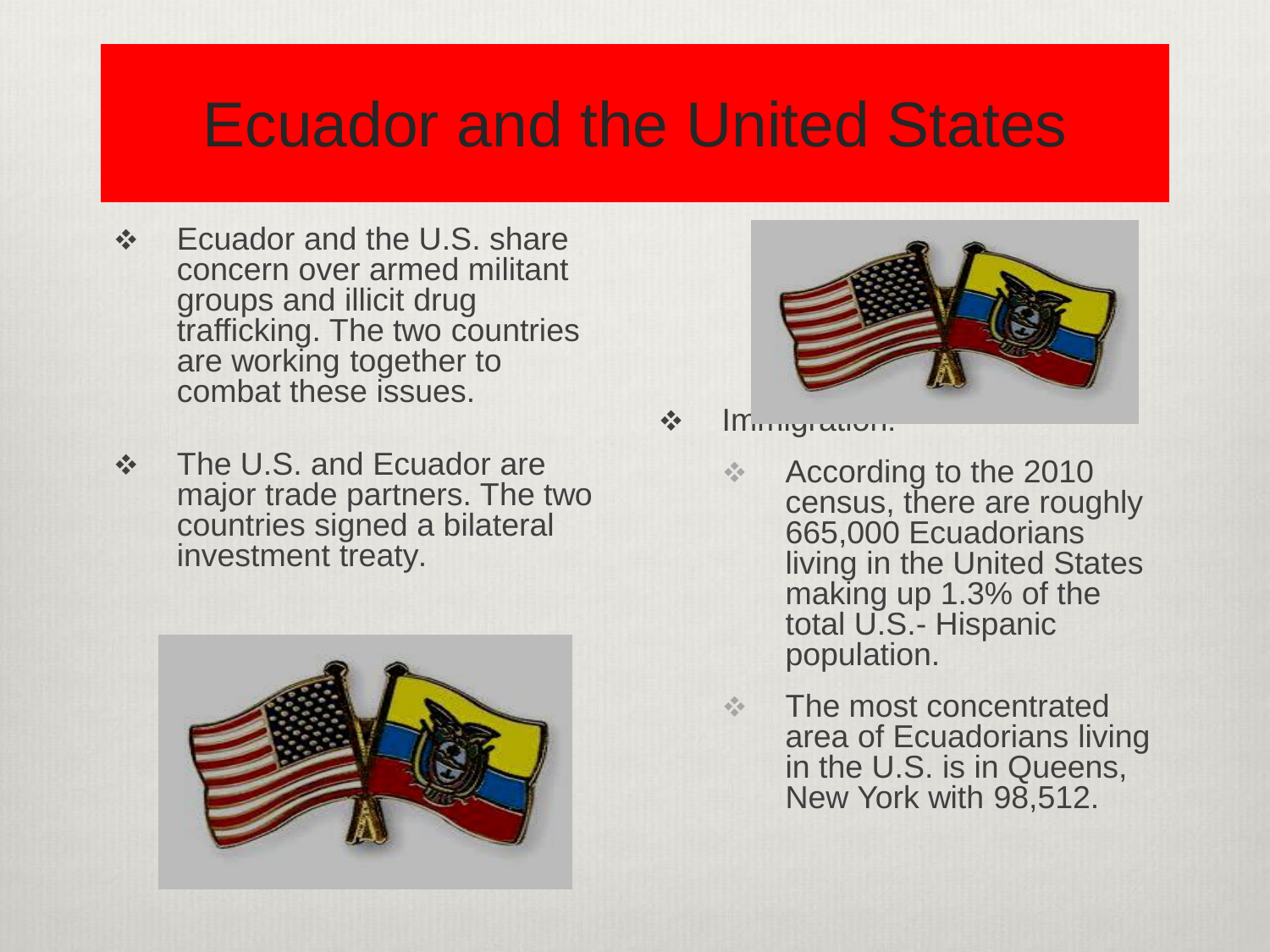#### **Books**

- Lauderbaugh, G. (2012). *The history of ecuador. Santa Barbara, CA: Greenwood* **Slide 4**
- Milivojevic, J. (2010). *Ecuador enchantment of the world. New York, NY: Children's Press. Slides 2, 4, 9*

#### **Websites**

- \* (1959). Retrieved from Unesco website: <http://unesdoc.unesco.org/images/0000/000012/001286eo.pdf> *S l i d e 7*
- Bureau of Western Hemisphere Affairs. (2012, March 8). *U.s. department of state. Retrieved from <http://www.state.gov/r/pa/ei/bgn/35761.htm> Slide 13*
- CIA. (2013, 28 1). *Cia.gov. Retrieved from <https://www.cia.gov/index.html> Slides 2, 3*
- *Education database. (n.d.). Retrieved from [http://www.classbase.com/Countries/Ecuador/Education-](http://www.classbase.com/Countries/Ecuador/Education-System)[System](http://www.classbase.com/Countries/Ecuador/Education-System) Slide 5*
- [http://www.fulbright.org.ec/web/imagesFTP/6225.Ecuadorian\\_Educational\\_System\\_2011.pdf](http://www.fulbright.org.ec/web/imagesFTP/6225.Ecuadorian_Educational_System_2011.pdf) *Slides 6, 11*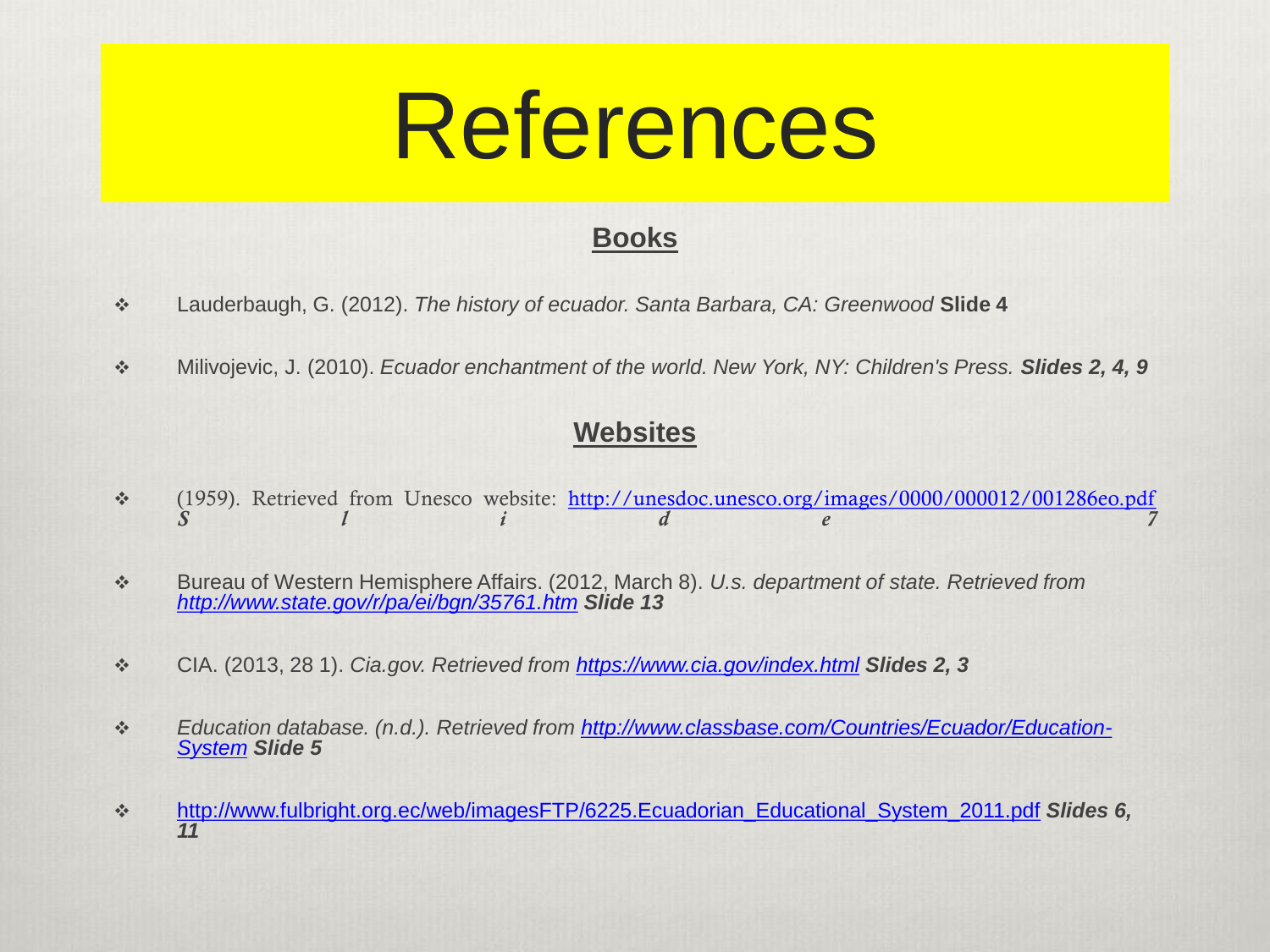#### **Websites**

- Kwintessential. (2011). *Ecuador - language, culture, customs and etiquette. Retrieved from <http://www.kwintessential.co.uk/resources/global-etiquette/ecuador.html> Slide 12*
- Landry, P. (na). Language loss: Ecuadorian educational policy. Retrieved from <http://www.iaieveracruz.org/ponencias/9/LANDR.pdf> *Slide 3*
- (n.d.). Retrieved from [http://www.educationincrisis.net/learn-more/country-profiles/latin-america/item/513](http://www.educationincrisis.net/learn-more/country-profiles/latin-america/item/513-ecuador) [ecuador](http://www.educationincrisis.net/learn-more/country-profiles/latin-america/item/513-ecuador) *Slide 9*
- \* Nuñez Torres, A. M. (2011, February). [Web log message]. Retrieved from <http://www.slideshare.net/anitanunez23/brief-on-education-ecuador> *Slides 5, 9, 10*
- Seth, M. (2012, July 12). *Pew Hispanic Center. Retrieved from <http://www.pewhispanic.org/2012/06/27/the-10-largest-hispanic-origin-groups-characteristics-> Slide 13*
- Solomon, M. (2010, June). *The ecuadorian educational system K-12. Retrieved from*  www.fulbright.org.ec/.../6678.The\_**Ecuadorian\_Educational\_System...** *Slide 5*
- Torres, M. (2005). illiteracy and literacy education in ecuador: options for policy and practice . *Fronesis Institute, Slides 10, 11*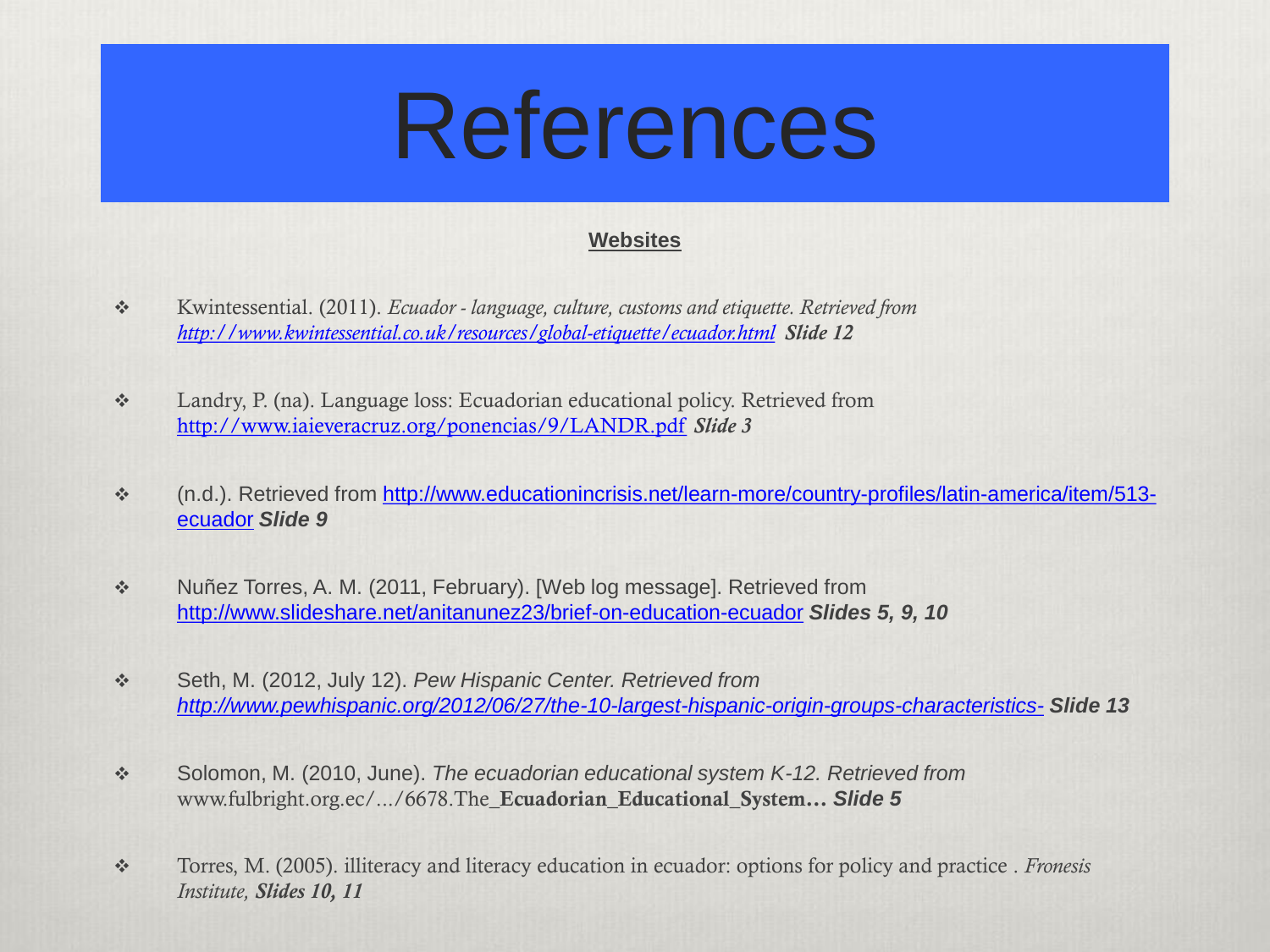- *The education system in ecuador. (2012). Retrieved from [http://www.spainexchange.com/guide/EC](http://www.spainexchange.com/guide/EC-education.htm)[education.htm](http://www.spainexchange.com/guide/EC-education.htm) Slide 5*
- Vender, J. (n.d.). Retrieved from <http://sites.maxwell.syr.edu/CLAG/yearbook1994/vender.pdf> *Slides 8, 10*
- Whitten, N. (2011). *Every culture. Retrieved from <http://www.everyculture.com/Cr-Ga/> Slide 12*
- *Political database of the americas. (2011, Januar 31). Retrieved from <http://pdba.georgetown.edu/Constitutions/Ecuador/english08.html> Slide 9*

#### *Images*

- \* Achuar boys in Ecuador. (2010). [Photograph] Retrieved, March 1, 2013 from, [http://travel.nytimes.com/2010/10/17/travel/17Ecuador.html?pagewanted=all&\\_r=0](http://travel.nytimes.com/2010/10/17/travel/17Ecuador.html?pagewanted=all&_r=0) *Slide 10*
- Ecuador Flag Map [Clip art]. (na). Retrieved March 1, 2013 from, [http://mapsof.net/map/ecuador-flag](http://mapsof.net/map/ecuador-flag-map)[map#.UTkqs47TJlI](http://mapsof.net/map/ecuador-flag-map) *Slide 1*
- Flags of U.S. and Ecuador [Clip art]. (2013). Retrieved March 1, 2013 from, [www.crossed-flag-pins.com](http://www.crossed-flag-pins.com) *Slide 13*
- \* Map of Ecuador (1997). Retrieved March 1, 2013 from, <http://www.infoplease.com/atlas/country/ecuador.html> *Slide 2*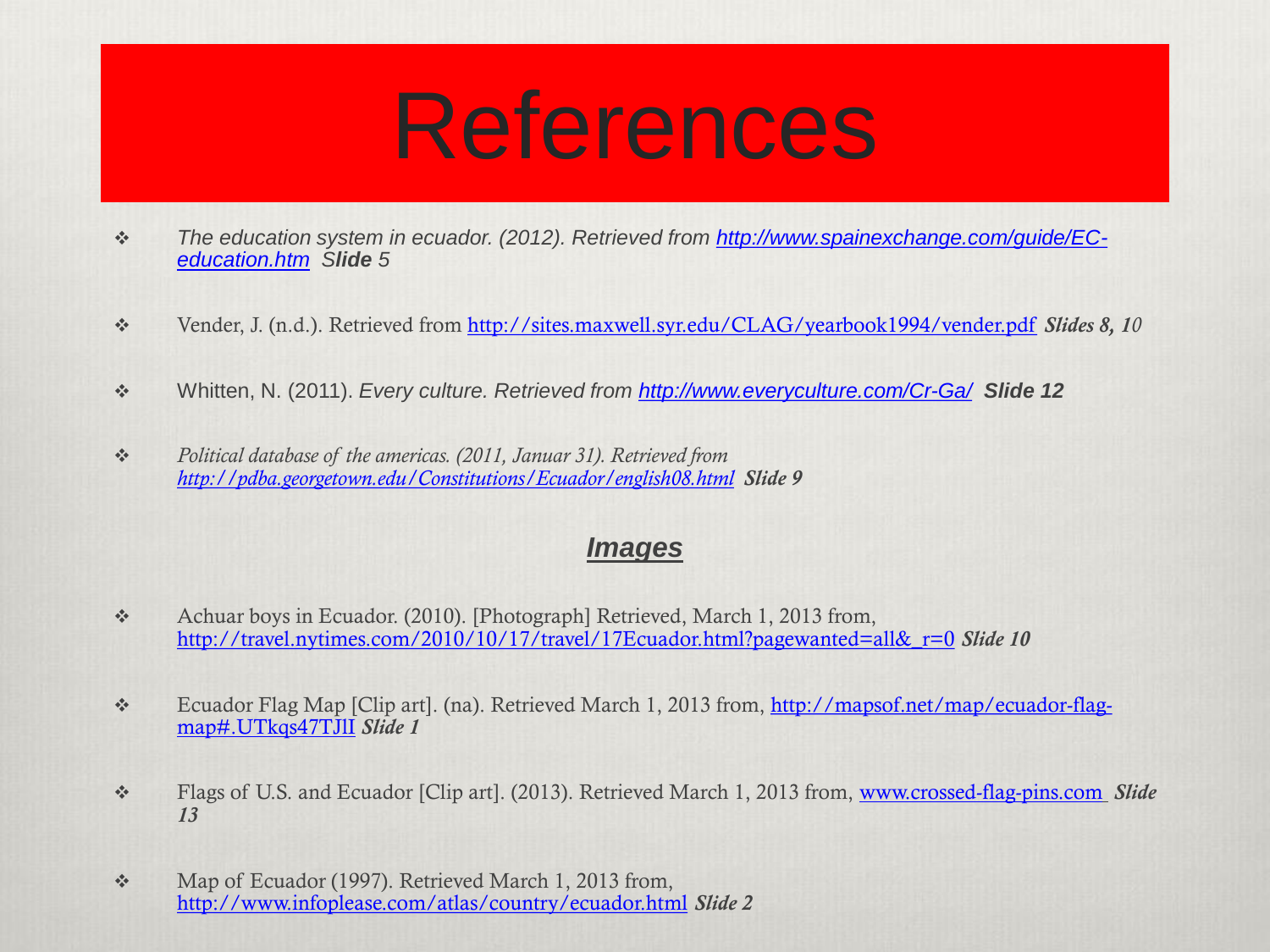- Merhaba bananas ECUADOR. (2012). [Clip art]. Retrieved March 1, 2013 from, [http://www.piabanana.de/f\\_merh\\_e.htm](http://www.piabanana.de/f_merh_e.htm) *Slide 4*
- Classroom in Ecuador. (na). [Photograph] Retrieved, March 1, 2013 from, <http://journals.worldnomads.com/> *Slide 6*
- \* School lunch in Ecuador. (2007). [Photograph] Retrieved, March 1, 2013 from, <https://www.wfp.org/photos/wfp-school-feeding-programme-ecuador-school-feeding> *Slide 6*
- \* School in Ecuador. (2006). [Photograph]. Retrieved March 1, 2013 from, [http://www.unitedplanet.org/gallery/main.php/v/ecuador/2499451220096986402hgUJIQ\\_fs.jpg.html?g2\\_i](http://www.unitedplanet.org/gallery/main.php/v/ecuador/2499451220096986402hgUJIQ_fs.jpg.html?g2_imageViewsIndex=1) [mageViewsIndex=1](http://www.unitedplanet.org/gallery/main.php/v/ecuador/2499451220096986402hgUJIQ_fs.jpg.html?g2_imageViewsIndex=1) *Slide 8*
- Ecuadorian high school. (2013). [Photograph]. Retrieved, March 1, 2013 from, https: [www.ibo.org/school/casestudy/001492/](http://www.ibo.org/school/casestudy/001492/) *Slide 8*